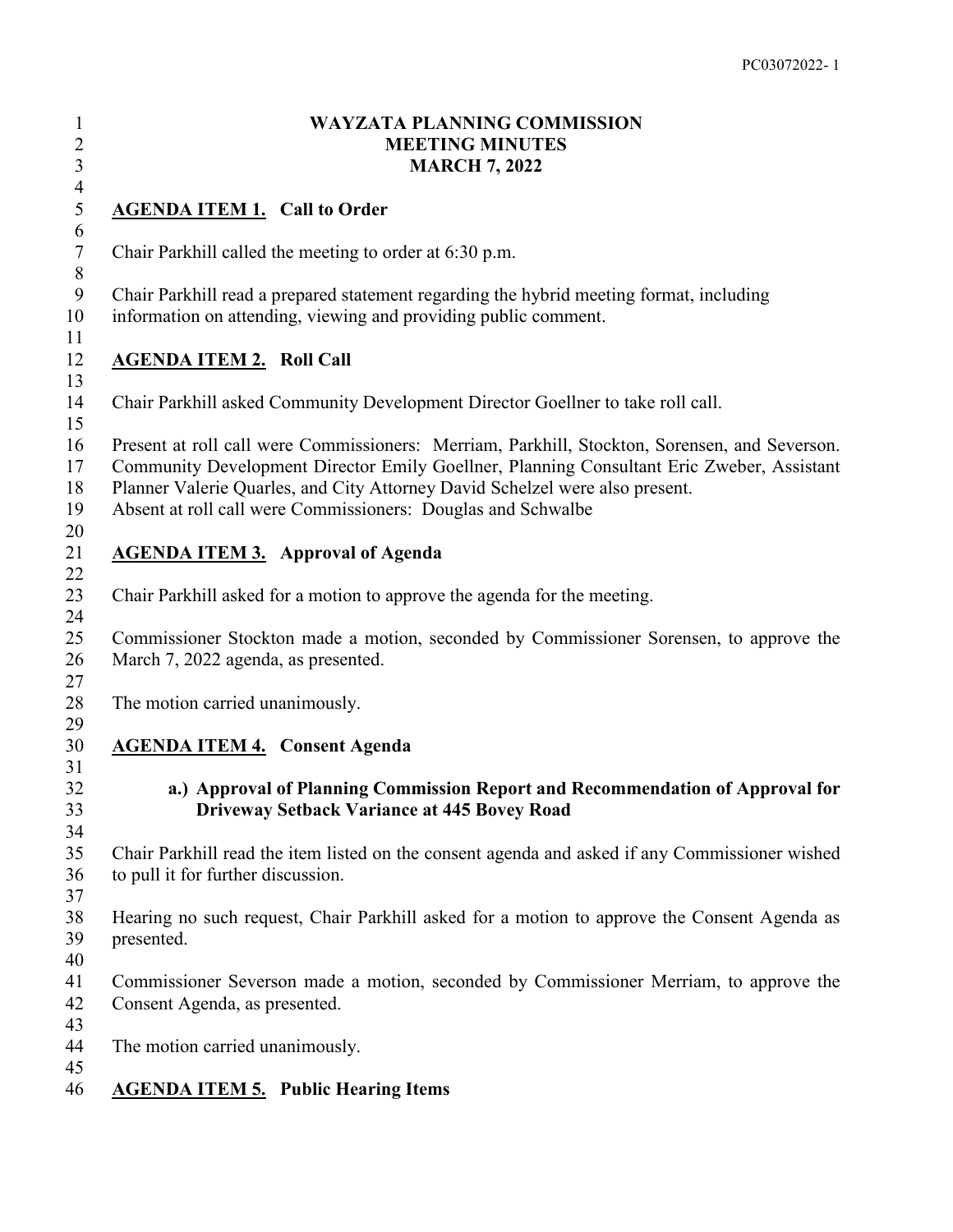## **a) Consider Zoning Ordinance Text Amendments for Residential and Commercial Zoning**

 Assistant Planner, Valerie Quarles, reminded the Commission that staff had presented the first portion of the proposed text amendments to the Zoning Ordinance at the last Commission meeting, and noted that the Public Hearing for this item was opened on February 28, 2022 and continued to this meeting. She stated that on March 1, 2022 there was also a community meeting held to discuss the proposed amendments related to Accessory Dwelling Units (ADU), and noted that there were about eight people in attendance at that meeting who raised some of the same concerns that had been raised by the Commission, but who also expressed support for the City having the opportunity for ADUs in the City. She gave an overview of the proposed language changes to support townhomes/twin homes in R-4 and R-4A; Density Allowances in R-5; Upper Story Housing in C- 2 and C-2; and Revisions to C-4, C-4A, C-4B. She noted that the reason for the proposed text amendments are to align the City's Zoning Code with the recently updated Comprehensive Plan.

 Commissioner Merriam stated that the City does not have the results of the Wayzata Boulevard corridor study yet, and asked why the City would consider increasing C-3 height limits to three stories along Wayzata Boulevard when it has not yet received the answers from the study.

 Planning Consultant Zweber stated that when they were discussing this with the Zoning Task Force, they had the results of the survey that was done in connection with the Design Standards updates, where they had asked questions about what height people were comfortable with on Lake Street and Wayzata Boulevard. He stated that the results were favorable for three stories on Wayzata Boulevard and even had some support for four stories. He stated that in this part of the corridor, there are a few existing three-story buildings which are zoned C-1. He stated that they felt in looking at the purpose statements of the zoning districts and the Comprehensive Plan that this would be kind of a 'work around' and explained that in order to avoid using a neighborhood commercial C-1 to achieve the three stories on this part of the corridor, they recommended increasing it to three stories within the C-3 district.

 Commissioner Merriam asked what existing three story buildings he had referred to and noted that she could only think of the Wells Fargo building.

 Planning Consultant Zweber referenced the Edina Realty building and explained that the others are on the corner of Bushaway Road and Wayzata Boulevard.

Commissioner Merriam stated that she felt this would completely change the look of Wayzata

Boulevard in this area and explained that she was personally uncomfortable with changing this to

- allow three stories in this corridor.
- 

Assistant Planner Quarles continued review of the recommended changes related to Upper Story

- Housing in C-2 and C-2; and Revisions to C-4, C-4A, C-4B. She gave a brief overview of what
- the Commission had discussed at the prior meeting relating to ADUs. She reviewed the two
- options that staff came up with to potentially reduce the impact of ADUs in R-3 and R-3A zoning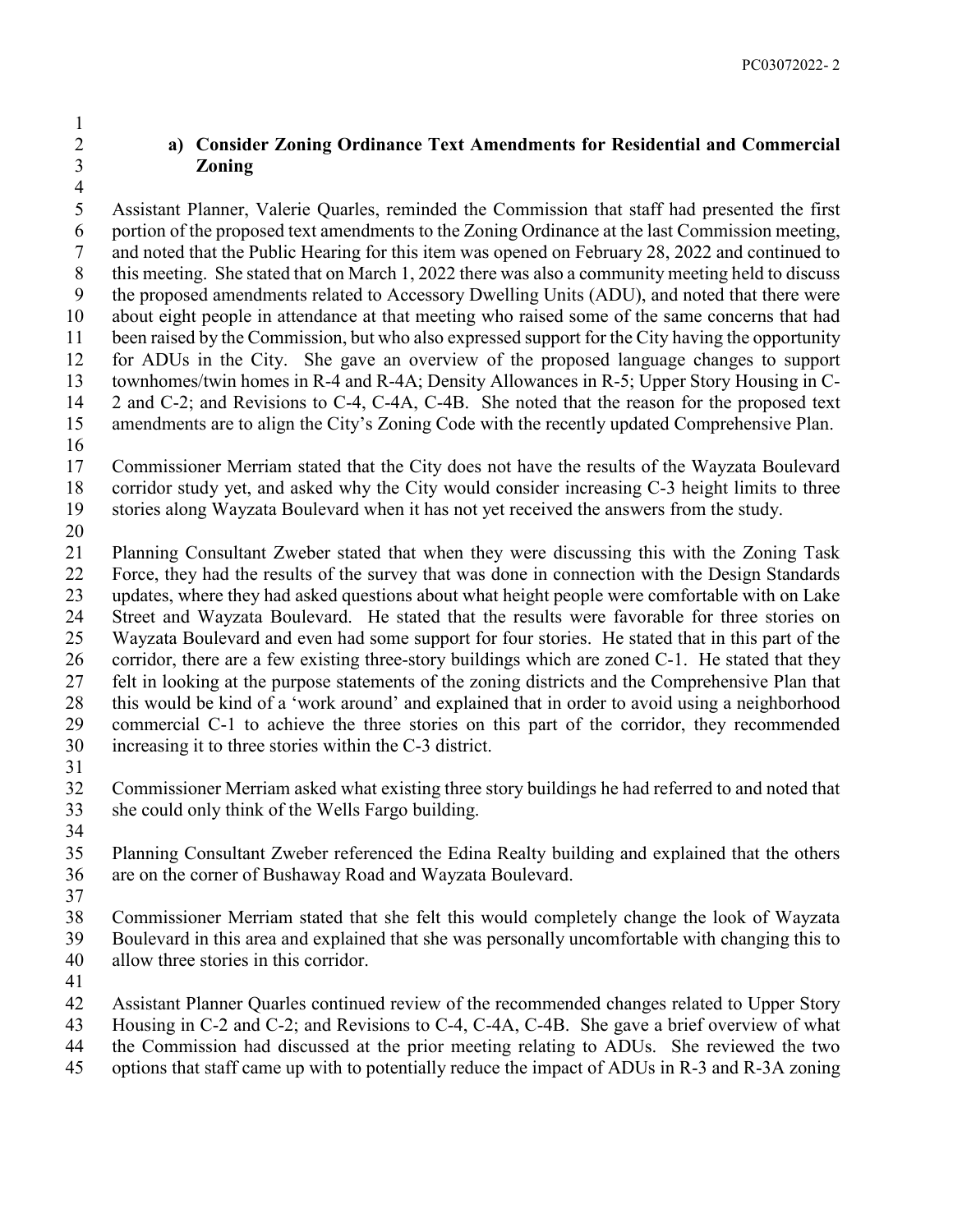districts, including setting a minimum lot size or not allowing detached ADUs. She reviewed other metro cities minimum lot sizes for ADUs.

 Commissioner Merriam stated that she has heard about the concern raised about lot size and ADUs but noted that they will have to abide by the lot coverage rules and questioned whether it would really be a concern because of those standards.

 Assistant Planner Quarles explained that this concern was raised by both the Commission and members of the public, but staff's initial thinking was that the lot coverage restrictions would be sufficient.

 Commissioner Sorensen stated that he had raised a concern at the last meeting about allowing ADUs in R-3A. He stated that he is supportive of the Comprehensive Plan and trying to increase diversity in housing, especially for multi-generational options, but thinks they also need to be respectful of the current neighborhoods and maintaining their character. He stated that people live in these neighborhoods because they like the single-family, character, and feel of them. He stated that he has a concern that detached ADUs in R-3 and R-3A may be pushing what most people in

- 18 the community would like.
- 

 Commissioner Severson stated that the second option presented by staff does not allow for a detached ADU and asked if it would still allow a basement or garage conversion.

 Assistant Planner Quarles stated that was correct and noted that the thought was that an attached ADU would not have the same impact as a detached ADU.

 Commissioner Stockton asked if, similar to a hotel room, there would be a limit to the number of inhabitants based on square footage allowed in the ADUs.

 Assistant Planner Quarles explained that the building code occupancy limits would limit the number of occupants. She reviewed a map that showed the parcels that would have the 10,000 square foot minimum lot size and noted that all R-3 parcels are over 10,000 square feet. She noted that they had also discussed a potential separate height limit for a detached ADU and the possibility of tying that limit to the main home. 

 Commissioner Merriam asked if there was language included so the ADU would not be taller than the main structure and if not, she would recommend that language be added.

 Planning Consultant Zweber stated that language does not currently exist. 

 Commissioner Severson asked if someone could build an ADU on the top of their attached garage of a one-story home, so just the garage would be a double story.

Assistant Planner Quarles explained that currently if it were an attached garage and it had an ADU

- built over it, it would be subject to the same height regulations as the principal structure. She noted
- that if it were a detached garage, under these regulations, it could be taller than the main house.
-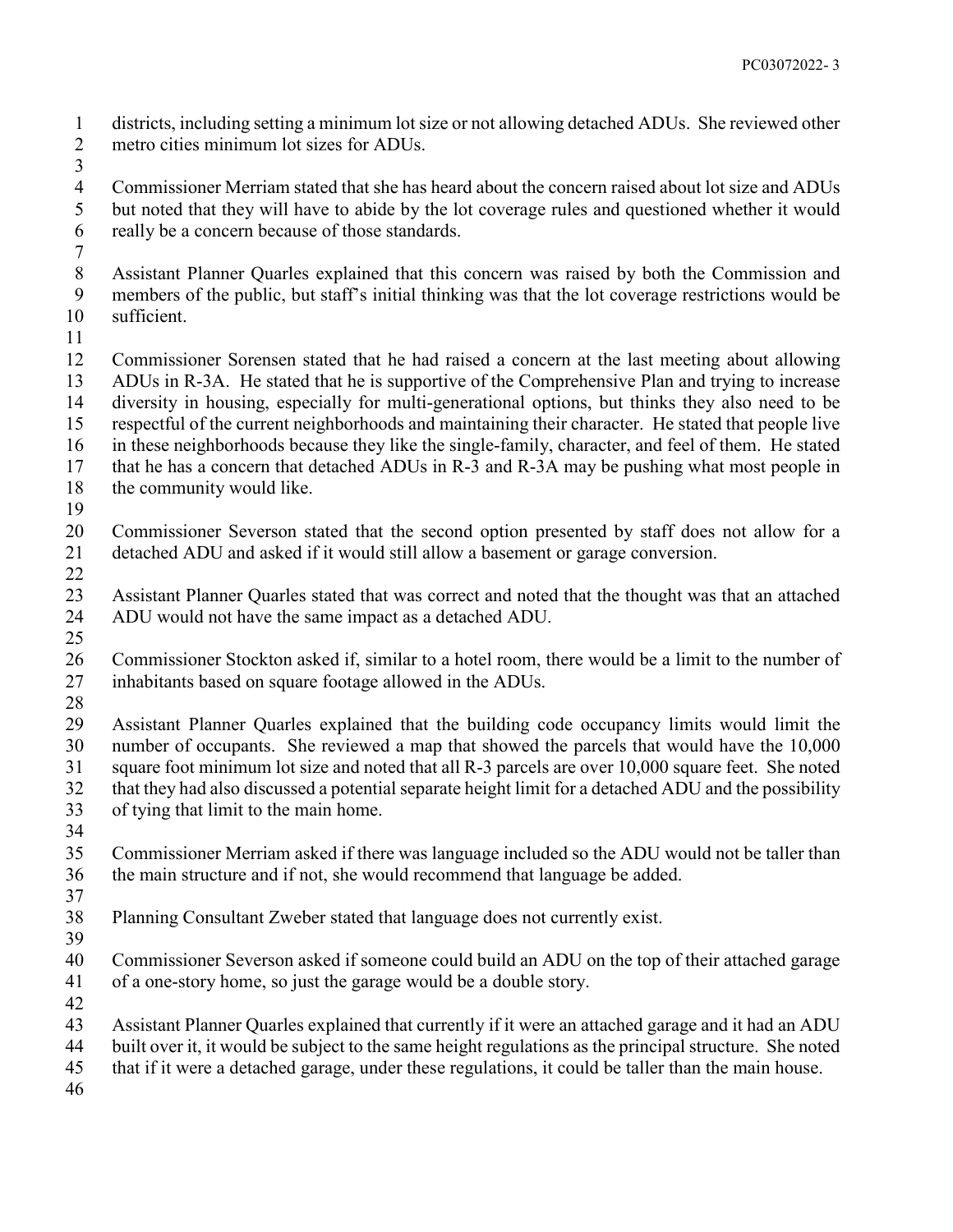Commissioner Sorensen stated that he feels there may be an unintentional consequence with a detached ADU being utilized for short-term use, such as VRBO or Airbnb.

 Community Development Director Goellner stated that this was discussed at the ADU information session last week. She stated that the City explored options for regulating short-term rentals in about 2018, but at the time, the Council felt there were not enough short-term rentals that would require regulation. She stated that the Council directed staff, at that time, to just continue responding to complaints if they came in, with police calls for nuisances or property maintenance issues. She noted that it has not been an overwhelming issue, so that approach stands. She stated that she would say that it is a consistent activity that is seen in the City but not necessarily a nuisance. She suggested that staff bring the short-term rental discussion to the Council in tandem with this discussion so they can decide if it has reached a tipping point with the need for adopting short-term rental policies.

- 
- Assistant Planner Quarles gave a brief overview of the previous discussion around the use table that was presented at the last Commission meeting and the proposed change to group all retail into
- 17 just two categories.
- 
- Commissioner Merriam asked about the location of C-1B zoning in the City.
- Community Development Director Goellner showed the location of the C-1B zoning on the current map.
- 

 Commissioner Merriam stated that the area indicated are single family homes and an apartment building.

 Planning Consultant Zweber stated that this was correct but explained that zoning district allows commercial businesses within what looks like a home and many of the C-4 lots on Barry and Manitoba Avenue are office buildings that look like homes. He stated that it may be that the homes

located in the C-1B have chosen not to have businesses within them.

- 
- Commissioner Merriam asked when that area changed to C-1B.
- 
- Planning Consultant Zweber stated that he has been working with the City for about 6 years and he does not remember it changing during that time.
- 
- Commissioner Merriam noted that it appears to be spot zoning.
- 
- Community Development Director Goellner stated that staff can do some more digging on the history of C-1B which would also help them envision where it could or could not work in the
- future as a zoning tool.
- 
- Assistant Planner Quarles asked if the Commission had an opinion on whether retail should be
- limited by size or by accessory use for limited retail.
-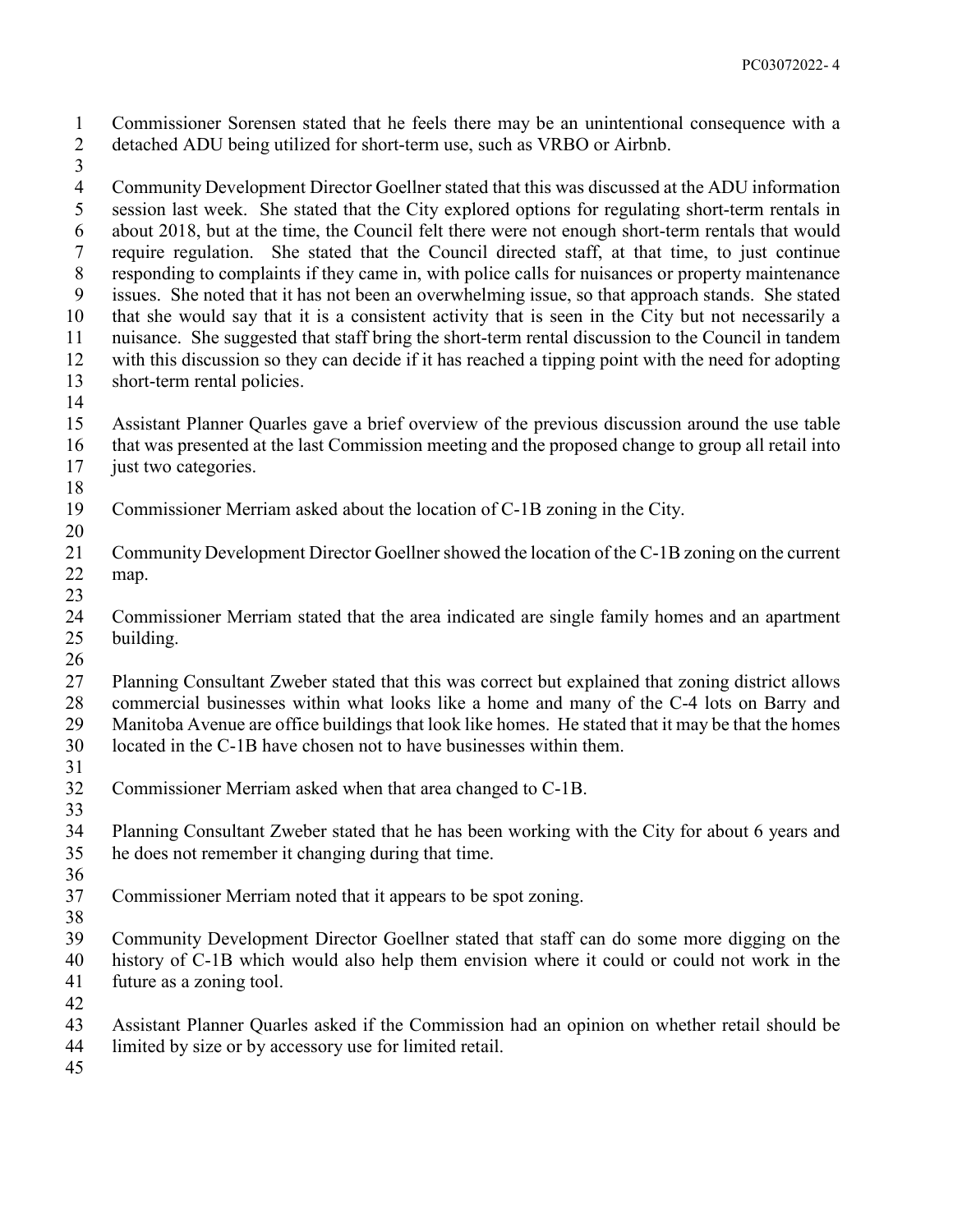Planning Consultant Zweber explained the current limitations for commercial retail activity and explained the way this could be changed to limit by either size or by its purpose. Chair Parkhill asked if the proposed changes simplify what is currently in place, and if it 'loosens the reins' from what is there now or makes it tighter and noted that he finds it confusing. Commissioner Merriam gave the example of someone wanting to have a yoga studio and if that would be permitted in this district. Planning Consultant Zweber stated that a yoga studio would fall into the personal services category and would not be a retail establishment. He clarified that the intent of the proposed language would be that the maximum business size is 2,000 square feet. The Commission discussed examples and various scenarios of limiting the retail by size or by its purpose. Assistant Planner Quarles suggested that the City move forward with a size limit and a 'can be' accessory use. Chair Parkhill stated that he likes that idea because it would give people an option to have an accessory retail business. Assistant Planner Quarles stated that it could also be a small business independent of another use. She asked if there was consensus from the Commission to support a 2,000 square foot limit that can either be stand-alone or accessory to another use. The Commission discussed the 2,000 square foot limit. Commissioner Merriam noted that she could be much more flexible with C-1A and allow larger spaces than C-1B and suggested that perhaps there should be a separate mindset for those two districts. Commissioner Stockton noted that she was about to suggest the same thing. Planning Consultant Zweber stated that would be completely appropriate because different zoning districts can have different standards. Assistant Planner Quarles explained that following the Commission direction tonight, staff will take time to process the feedback and incorporate it into the Code language before presenting it to the Council. Chair Parkhill asked for a refresher on what the Commission feedback has already been on this subject. Planning Consultant Zweber stated that they can incorporate that information with the report and recommendation that staff will prepare for the next meeting. He stated that he believes the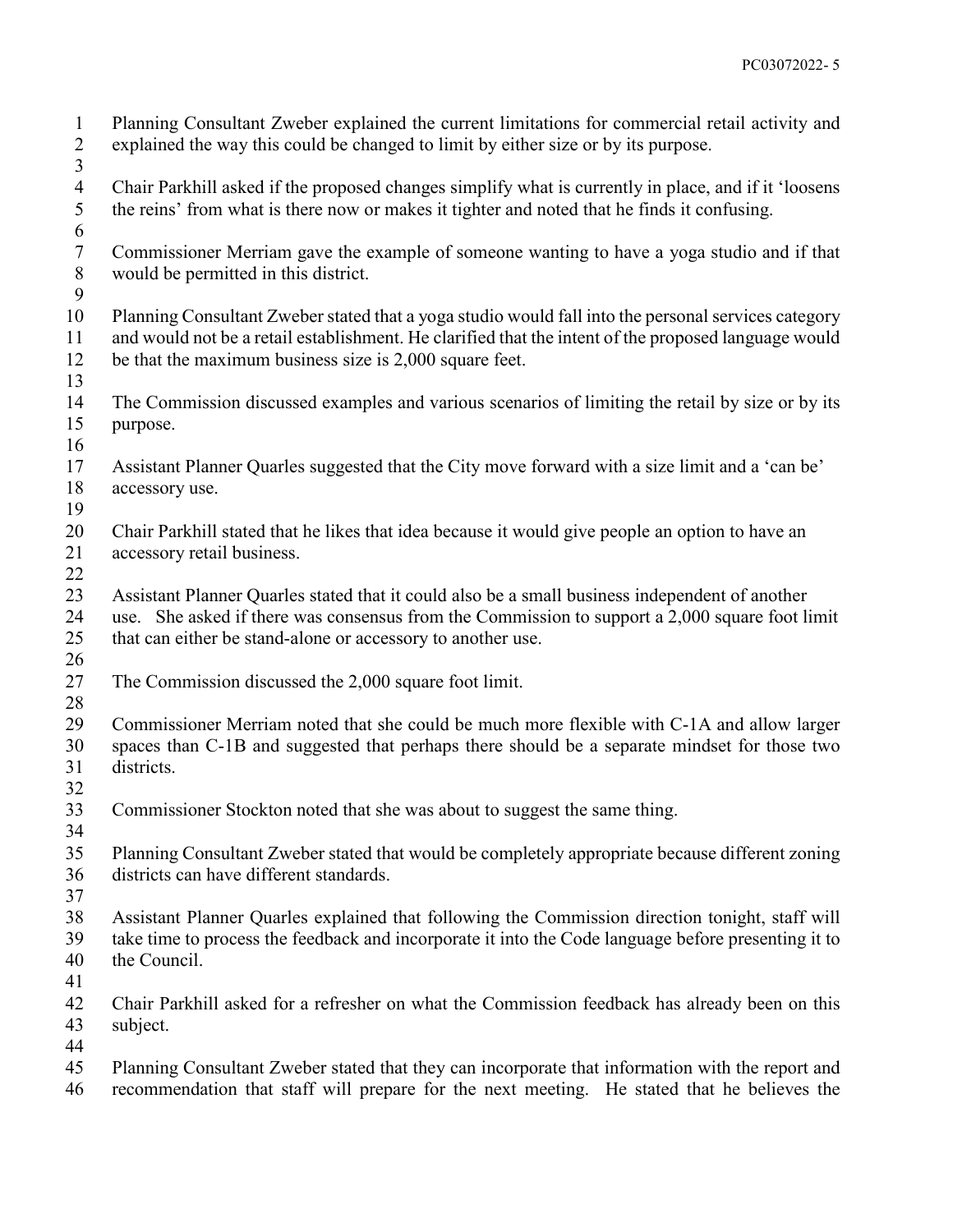- Commission was comfortable with a size limitation in C-1B, but does not need to be additional size limitations for C-1A.
- Commissioner Stockton stated that she would also to see that professional services are not eliminated within C-1B.
- 
- Planning Consultant Zweber assured Commissioner Stockton that those would not be eliminated and would be governed by lot size, lot coverage, and other requirements that limit the size of the building.
- 
- Assistant Planner Quarles asked if staff has adequately addressed the concerns that the Commission raised at the last meeting.
- Chair Parkhill gave the example of someone coming to the City and wanting to buy a 1 acre lot in a C-1 zoning district, and asked if they could easily determine exactly what they could build.
- 
- Planning Consultant Zweber stated that the way the City would communicate is through the minimums or maximums of the regulations, such as lot coverage, floor area ratio, or height requirements. He explained that having the usage table makes it easier to have the conversation that explains here are the uses that are allowed, which have also been updated to remove a lot of 21 the old nomenclature.
- 
- The Commission discussed details of how mixed-use density and usage would be calculated.
- Chair Parkhill explained that when he sees 6-12 units, it confuses him because he doesn't understand how they would know if it is 6 or 12 units.
- Planning Consultant Zweber gave an easy example of a project with 50/50 mixed use, on two floors, with one floor being businesses and one floor for residential. He stated that in order to figure out how much of that land should go toward the residential density, it would be 50%.
- Chair Parkhill explained that he just wanted to ensure that this can be figured out mathematically and would not be subjective.
- 
- Planning Consultant Zweber stated that it can absolutely be worked out mathematically but noted that other things come into play for calculations, such as parking. He noted that it is all empirical and there are formulas in the Code that can be applied to any mixed-use development.
- 
- Community Development Director Goellner stated that she would agree that it is objective how they get to the mix of uses, but the difficulty would be that staff will always remain a bit reactionary
- because they really need to see a proposal from the developer in order to analyze it.
- 
- Chair Parkhill stated that his experience in other places has been that this can be much more
- straight forward with what they can do with a lot.
-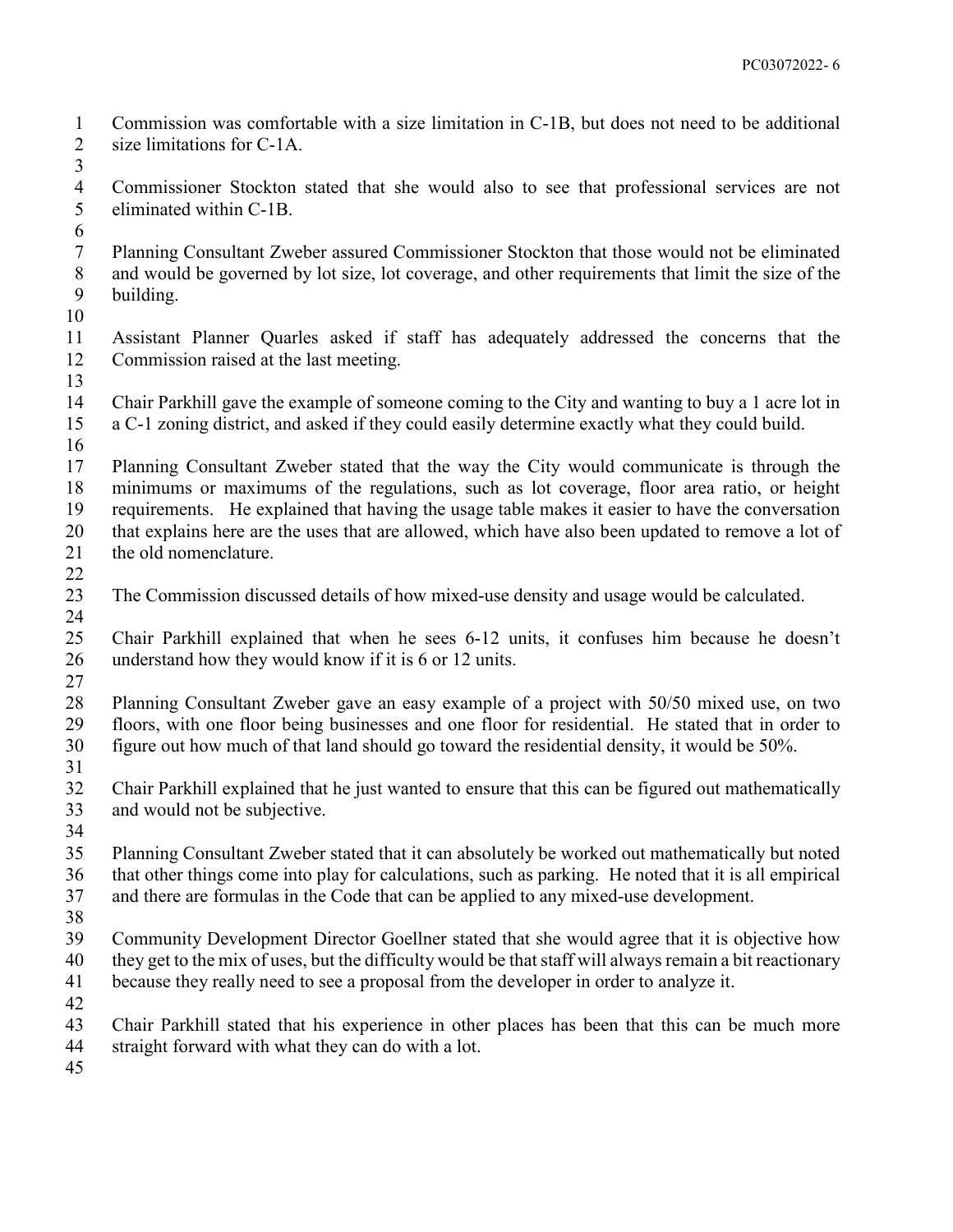Community Development Director Goellner stated that staff could look into this more deeply and questioned whether the other communities Chair Parkhill was referring to had more similar lot sizes for their districts. She stated that there may be a way for them to provide a bit more clarity on what mixture of uses is possible with perhaps a handout or info sheet. Commissioner Merriam stated that she really thinks the new use table will be very helpful. Assistant Planner Quarles noted that there is also an additional layer of communicating the Code changes. She stated that she would like to have more information available to people on how to interpret code with something like a facts sheet so they have a cursory understanding of what is going on before they have to contact staff or dive into the code. There being no additional questions from the Commission for staff, Chair Parkhill returned to the public hearing that was continued from the previous meeting at 7:48 pm. Director Goellner stated there were no people that called in to the meeting that have asked to speak at the public hearing. Chair Parkhill noted that there was also no one present in the chambers. There being no one wishing to comment on the application, Chair Parkhill closed the public hearing at 7:49 pm. Chair Parkhill asked for the Commission to share their questions and feedback on the application. Commissioner Merriam noted that staff had mentioned R-4A, but that was not shown on the map 27 and asked if it needed to exist. Planning Consultant Zweber stated that the R-4 would essentially become compliant with the new R-4A standards. He explained that they are not proposing that these are rezoned, but the existing townhomes in the Bluff District would be the new R-4 and the townhomes that are towards the edge of the City, such as on Hollybrook, would comply with the new R-4A. Commissioner Merriam stated that Hollybrook is the only area she sees zoned as R-4 and noted that it appears as though this is excluded from having an ADU and asked if there was a reason for that. Planning Consultant Zweber explained that it would be keeping the existing practice. Commissioner Merriam stated that she feels that makes sense but would question why it would be allowed in R-5 which is typically more of an apartment building use. Planning Consultant Zweber stated that is just because that is the current practice, and staff did not change how the existing R-4, R-4A, and R-5 address ADUs.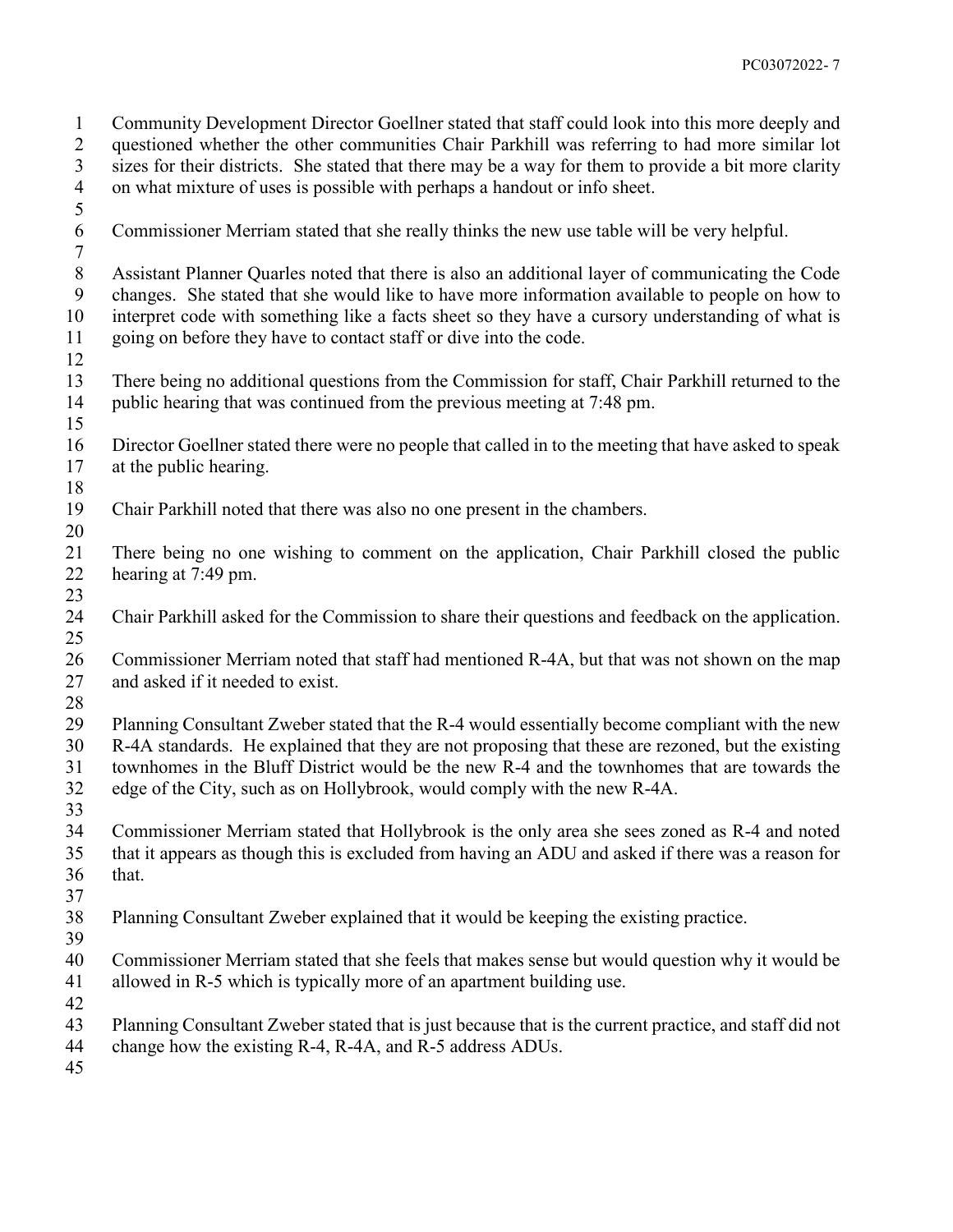Commissioner Merriam stated that she thinks it is reasonable to restrict ADUs in R-5. She stated that the corners on Wayzata Boulevard that have R-5 zoning feels a bit high to her because she does not think they are as dense as that currently.

- 
- Assistant Planner Quarles stated that was correct, and explained that part of the revisions for R-5 have two scenarios and R-5 does not have to be mixed use.
- Commissioner Merriam stated that she was curious why those locations were R-5 rather than a lower density type of zoning because they abut single family homes.
- 

- Community Development Director Goellner noted that staff could research the lot size and the unit count and see what density they are at, and explained that had been done for the larger properties. She stated that it could be that they are closer in density to R-4 than R-5.
- 
- Commissioner Merriam asked about parking referenced on page 10, where retail requires 3 spaces for every 1,000 square feet of floor area and a shopping center requires 1 space for 150 square feet
- of floor area.
- 
- Assistant Planner Quarles stated that the parking regulations are a huge policy discussion in and
- 
- of themselves. She suggested that the Commission have a separate policy discussion on the
- parking regulations.
- 

 Commissioner Merriam stated that she would agree there should be a discussion about parking. She asked about lighting standards under Food and Beverage Establishments and whether that means they must either be landscaped or covered. She stated that if that is the intent, it is missing the words 'must be'.

- 
- Chair Parkhill asked if the Commission could make a change like this right now and reword it.
- 

 City Attorney Schelzel explained that part of the process between now and when the Commission gets the proposed final planning report and recommendation from staff will be to catch these kinds of things. He explained that he would to go through the proposed final text of the amendments to

- make sure these types of things are caught.
- Commissioner Merriam asked why, for condition #11, they would limit the gross square footage of bakeries, and noted a typographical error where a word should be 'excess' in that statement. She asked how the gross square footage number came about.
- 
- Planning Consultant Zweber stated that he was unsure how this number came about but believes 'a' number came when there were more commercial bakeries in the region, and to allow more of a retail bakery than a commercial bakery.
- 
- Commissioner Merriam asked about condition #12, that states that no seating is provided and asked
- if chairs were outlawed.
-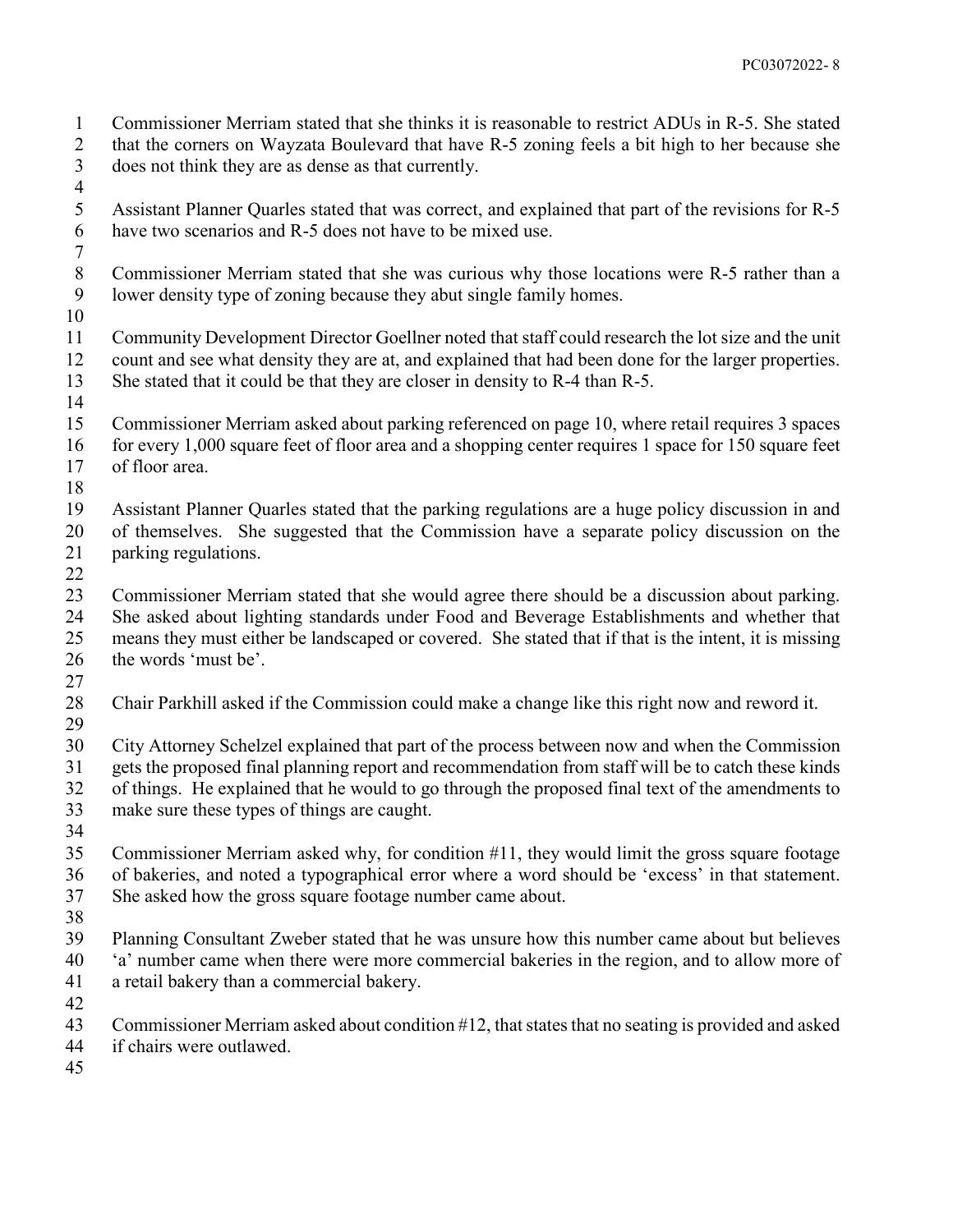Assistant Planner Quarles stated that she believes an example would be a Domino's, and stated

 that she does not think the City would nit-pick seating in take out restaurants. She noted that Domino's is not a sit down restaurant.

 Community Development Director Goellner stated that under the Code language, the seating cannot be provided for customer dining on the premises. So, if the seating was designed for waiting, that would be acceptable.

 Commissioner Merriam stated on this same page, 937.04A, Dwelling Multi-Family, it states that the development does not border or front Lake Street. She stated that there are several buildings on the north side of Lake Street along the west end that are solely residential, and the zoning map does not even show them as PUDs, such as Meyer Place and Ventana.

 Planning Consultant Zweber stated that those are PUDs which allows them to make adjustments. 

 Commissioner Merriam apologized, and noted that she had been looking at an old map and sees 17 that they are designated as PUD on the new map.

 Community Development Director Goellner stated that staff is not yet ready to bring forward a policy discussion on bordering or fronting Lake Street, and feels it needs more research to determine if the City is comfortable changing that provision.

 Commissioner Merriam referenced page 27, Recreation Indoor, which states that the use shall not serve alcoholic beverages but noted that she can think of something like a pickleball where they may want to serve alcoholic beverages. She asked if the language was necessary and if it was something that they really wanted.

 Community Development Director Goellner noted that she would prefer not to get too deep into alcohol regulations within the zoning code, and would instead like to keep those regulations in the parts of code that are more closely related to business licensing.

 Planning Consultant Zweber noted that he did not have any reasons to argue to maintain that standard and if the Commission felt it was appropriate to remove it, he would not have any arguments.

 Chair Parkhill noted that he believes it is the only spot that mentions alcohol, and asked if this reference was needed.

 Planning Consultant Zweber stated that normally alcohol is addressed in the business licensing part of code, and not the zoning ordinance, so staff could support its removal.

Community Development Director Goellner stated that staff will look more closely to see if there

are other references, and then discuss it with the City Clerk to see if she sees any concerns or

implications this removal may have.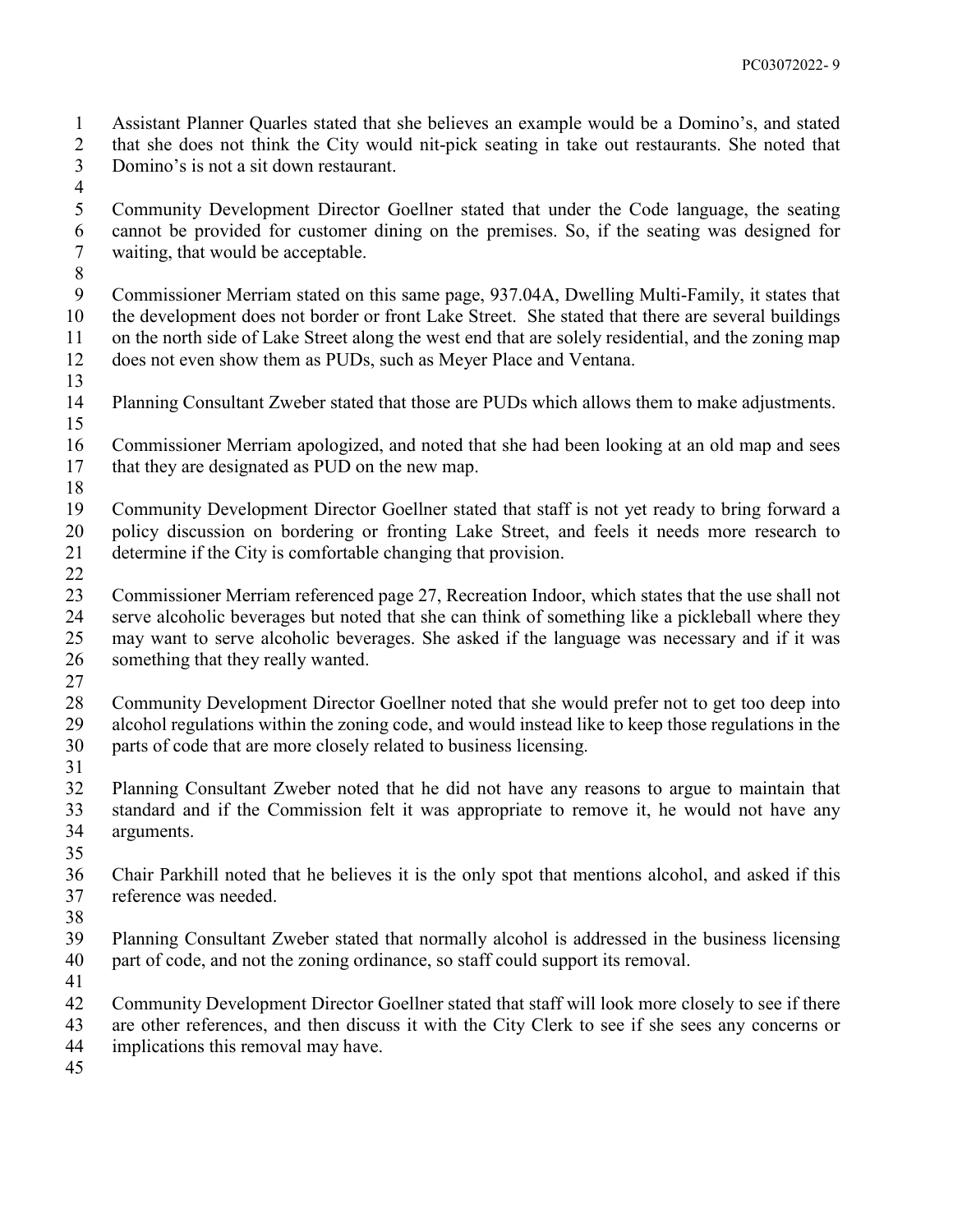Commissioner Merriam noted that on page 28, Storage Outdoor, under Accessory Uses, item D,

 she questioned if it should just say screened from view of neighboring uses, including residential because she feels there is excess language.

 Assistant Planner Quarles suggested that a simple solution may be to change the word 'and' to 'if' to provide clarity in that section.

 Commissioner Merriam referenced page 47 of 109 and confirmed that the height restriction was decreased for R-4A from 35 feet to 30 feet. She asked if in the shopping center district they are lowering the height of the Lund's quadrant and the strip mall across from the Promenade from 35 feet to 30 feet.

Planning Consultant Zweber stated that this was correct.

 Commissioner Merriam asked what discussion happened at the task force, and the reasoning behind that recommendation.

Planning Consultant Zweber stated that it was two-fold with one looking at the existing uses, for

 example there are currently some offices uses on the second floor. He stated that they swapped heights between C-2 and C-3 and were recommending decreasing C-2 and increasing C-3, which

he knows Commissioner Merriam had stated she was uncomfortable with.

 Commissioner Merriam stated that she would like to wait before making this change until the City has the results of the Wayzata Boulevard corridor study.

Chair Parkhill stated that he thought the study was only being done on the corridor.

 Community Development Director Goellner explained that for the corridor study they are planning to focus on Wayzata Boulevard but thinks there is an interesting point being made about the C-3 property that exists south of Lake Street that has a big impact on lake views, so this is a relevant discussion. She stated that perhaps there needs to be more discussion with the Commission and

Council before action is taken on C-3 knowing that Boatworks is part of that.

 Planning Consultant Zweber shared details from the most recent redevelopment application for the Boatworks site that was for a four-story development, with a 50 foot height, which required a variance and was not approved. He noted that if someone came in and requested that Boatworks be rezoned to a PUD, the existing PUD standard would be 3 story, 35-foot height.

 City Attorney Schelzel stated that this is a good line of inquiry because most of the zone lies along Wayzata Boulevard, but the Boatworks property is an outlier for the district and a unique property in the City. He stated that if the underlying zoning district of C-3 went from 2 stories and 30 feet to 3 stories and 35 feet, it would obviously affect the Boatworks property. He stated that it does

change the land use and what could possibly be a permitted use and structure on the property, but

not without process. Any change from the current PUD would still have to go through the PUD

process to alter or get rid of the PUD/CUP altogether with a new proposal. He stated that if this is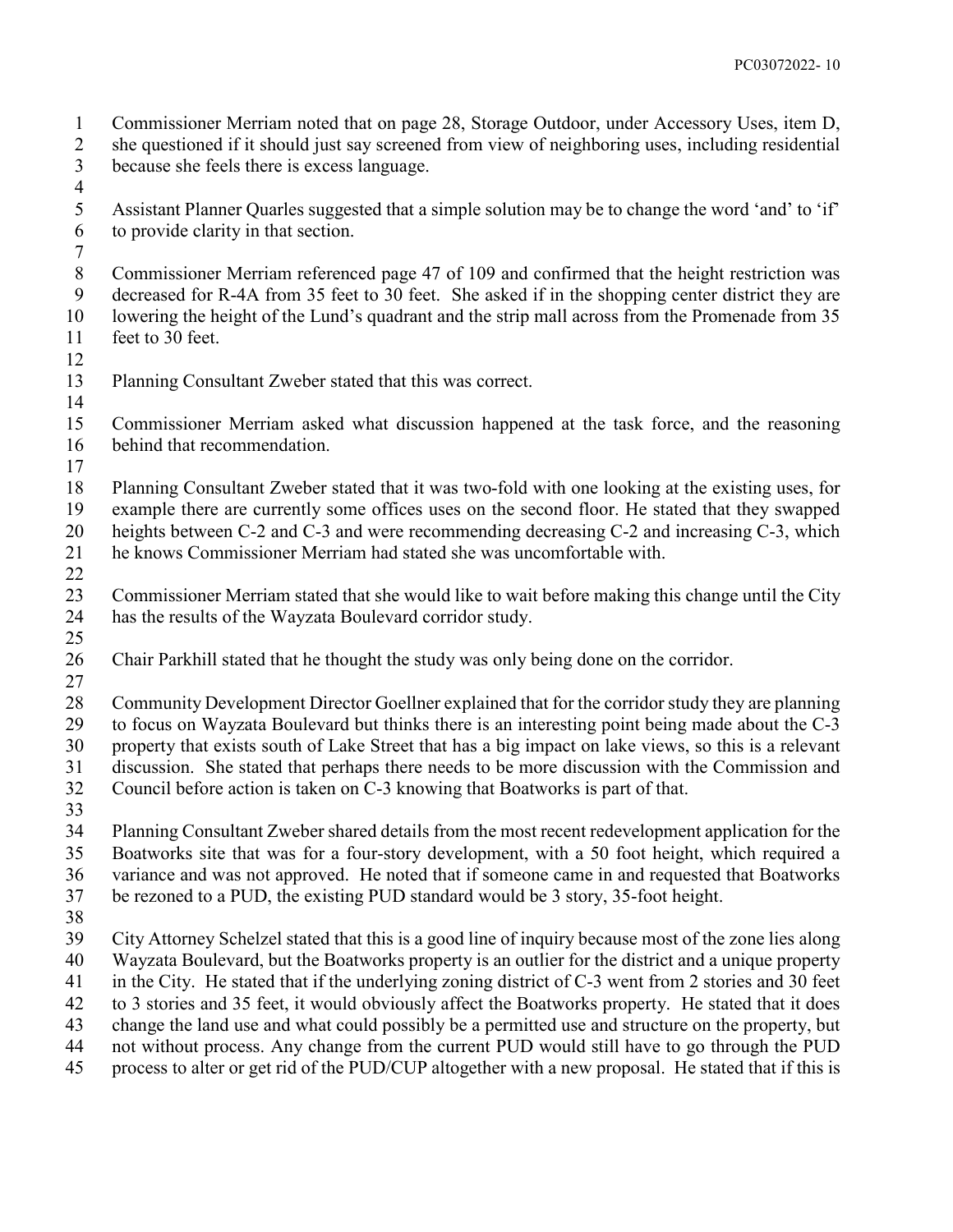a concern, staff can think about different ways of addressing it, including a possible rezoning of the property.

 Community Development Director Goellner suggested that staff do more research on this to provide more clarity, because she senses that there is not comfort from the Commission in increasing the permitted height of that property without a clear description of what that entails.

 Chair Parkhill noted that he felt having properties south of Lake Street at two stories is a good idea.

 City Attorney Schelzel stated that the City could look at something like having a different district for the Wayzata Boulevard corridor properties that are currently C-3. He suggested that staff take a closer look at this and figure out what makes the most sense, and determine if these different areas should be treated differently for land use regulation.

 Community Development Director Goellner noted that one of the action items that will likely come out of the study and visioning process for Wayzata Boulevard is to talk about the height requirement and what the community is comfortable with. She stated that one of the ideas brought up at the workshop was to hold off on the discussion of the upper story housing and height increases in C-3 until the study is completed, but this is likely to take 15 months until it is completed with additional time to update the code. She stated that would result in a pretty long waiting period and should be considered as well.

 $\frac{23}{24}$ 

 Chair Parkhill stated that if the Commission is concerned about three stories on Wayzata Boulevard given that everything has moved so close to the road, so holding off on the change may be the only option.

 Community Development Director Goellner asked if the Commission felt like that was a good move. She noted that in the workshop, there was still a majority of Commissioners that felt there was enough in the Comprehensive Plan that very strongly support upper story housing above the commercial uses on Wayzata Boulevard, so the goal of this language was to implement that.

 Chair Parkhill stated that he is less concerned about it now that he thinks through it a bit more, and felt it would kind of end up looking like the buildings on Lake Street which he feels are proportional, such as Wayzata Blu.

 Community Development Director Goellner asked for a bit more clarification from the Commission if they were comfortable moving forward with the increased height in the C-3 district.

 Commissioner Sorensen stated that he thinks there is enough concern about C-3 on Wayzata Boulevard that waiting for the study to be completed may be appropriate, and that they should hold off on making that change until that time.

- 
- Chair Parkhill stated that he would support the change because he thinks it will end up looking
- like the buildings along Lake Street, with a third-floor setback.
-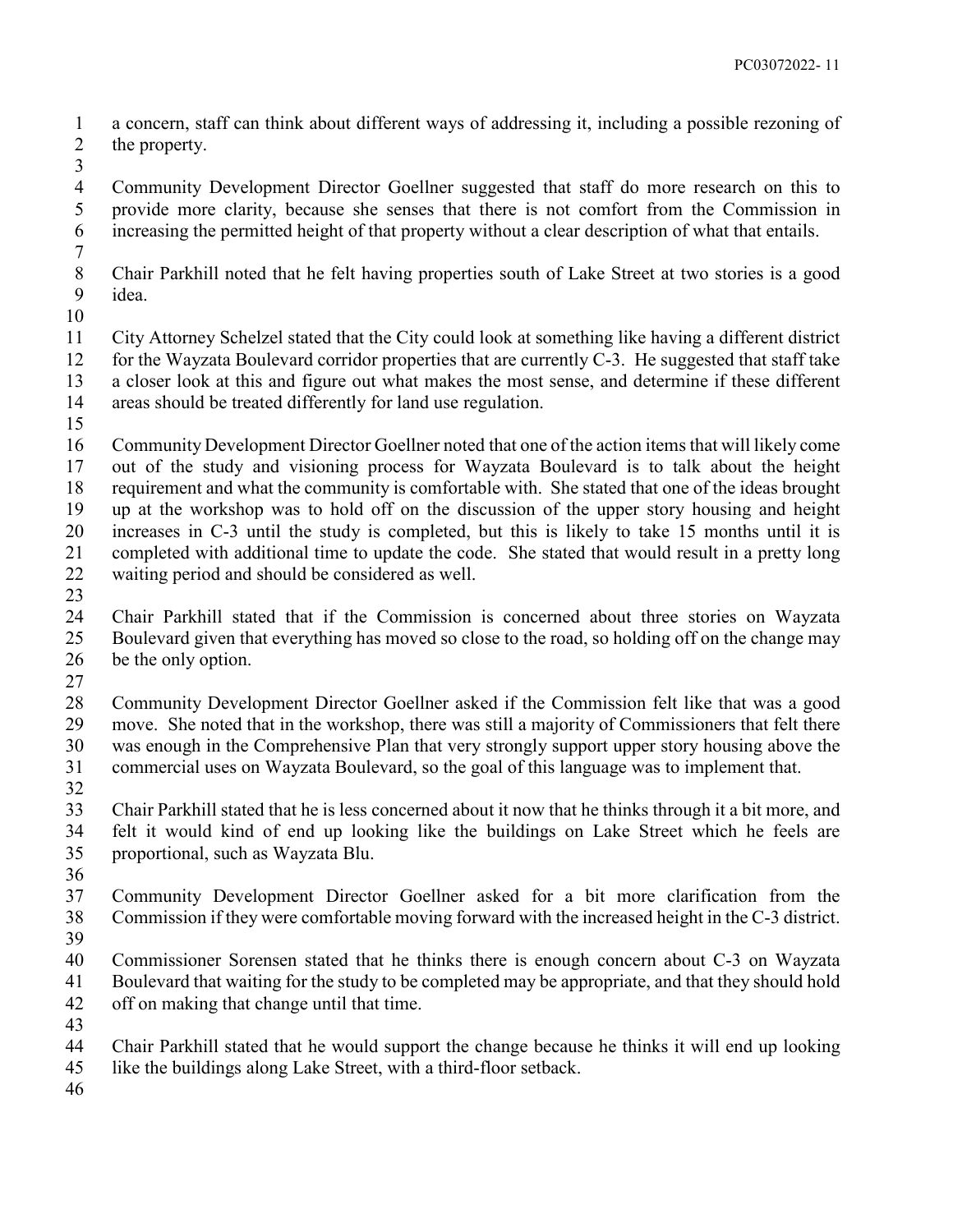Commissioner Stockton stated that she thinks the Design Standards will be able to address some of the concerns. She stated that she thinks that there may be a subconscious visual of the medical

building that is making it difficult for the Commission to think past that situation. She reiterated

that she thinks the Design Standards will address many of the concerns with the inclusion of a

third-floor setback.

- 
- Commissioner Severson stated that she agreed, and noted that she would expect that every building will not just be right along the sidewalk.
- 

 Commissioner Merriam stated that she hears the points being made that the Design Standards will help address the concerns but reiterated that they do not know the results of the corridor study. She stated that she has heard that there are a lot of concerns about what is going on along Wayzata Boulevard right now. She stated that those concerns may be more involved than just a height issue,

- and asked why the City would allow 35 feet now when it may possibly be reversed once the study has been completed.
- 
- Assistant Planner Quarles stated that staff can bring both perspectives forward to the Council for discussion.
- 

Community Development Director Goellner stated that she thinks there is plenty of text within the

 Comprehensive Plan and the way the land use map is laid out that a third story is very clearly justified in the long-term plan and the policy direction has been laid out.

 City Attorney Schelzel stated that the next step for the Commission on the proposed Zoning Ordinance amendments is to direct staff to prepare a draft report and recommendation on those particular amendments, but noted that the discussion tonight about the amendments will be included in the minutes for Council's review. He stated that the Commission did not need to take a vote on every single item but staff will bring forward a draft report and recommendation that has all of these things outlined one way or another.

 Chair Parkhill suggested that the Commission outline their concerns about ADUs, and asked if staff wanted any additional feedback on the other items.

 Assistant Planner Quarles stated that she would also like to see if there were concerns or questions about the R-5 allowances.

 Planning Consultant Zweber referenced the proposed allowances in Section 959.07, and noted that the private open space was not included in the allowances.

 Assistant Planner Quarles noted that she will ensure that is included for the Council and apologized for the oversight. She asked if the Commission felt good about these particular allowances

including renewable energy, affordable housing, open space, and existing parking.

Commissioner Stockton asked for the definition of affordable housing.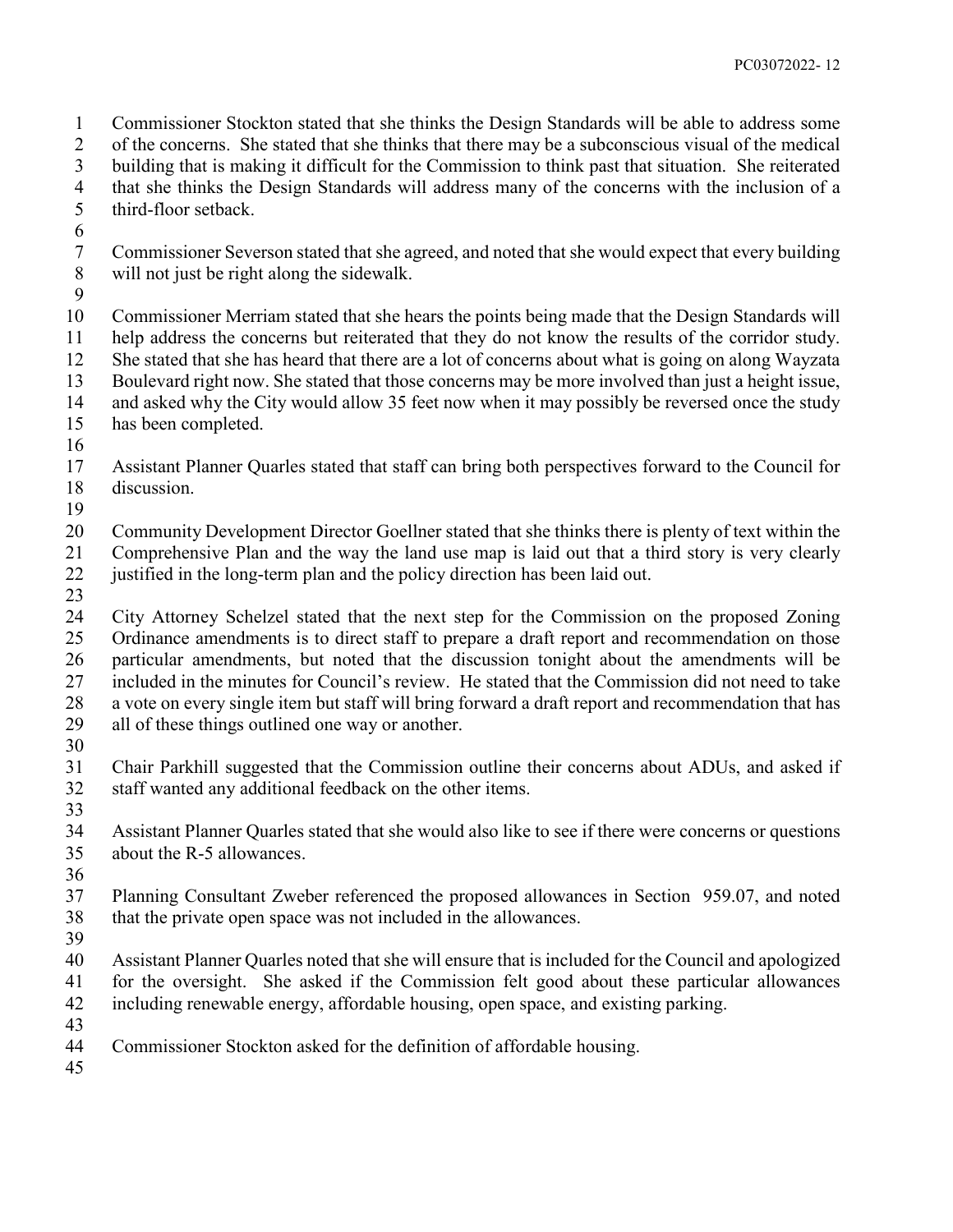Assistant Planner Quarles stated that would be defined and written in as part of a City housing policy which does not yet exist, and explained that it would be written principally with the HRA.

 Community Development Director Goellner stated that there is a long complicated way of describing affordable housing, but the simplest to describe it for the Twin Cities metro area would be as housing that is affordable for a family of four that earns \$50,000 in their household income.

- Chair Parkhill asked if staff was concerned about putting this in the code because the housing policy and affordable housing has not yet been defined.
- 

 Community Development Director Goellner explained that she finds comfort in not overly defining it within the zoning code. She stated that they are hoping to offer a possible incentive for a developer who is looking to increase density on their property and wondering how they may be permitted to do so.

- 
- Chair Parkhill stated that he would have the same question for the renewable energy because that policy also does not yet exist.
- 
- Community Development Director Goellner noted that there is some risk in adopting code language that refers to policies that are not adopted at the exact same time. She stated that they could carry this forward to the Council to ask if they were comfortable with that because those policies will take some time and stakeholder input. She explained that what she thinks lessens the risk is that the policies only come into play with an 'opt in' scenario.
- 
- Commissioner Merriam stated that 1,500 square feet/unit is what it can get down to with allowances and asked how many units that would be per acre.
- 
- Planning Consultant Zweber stated that it would be almost 30 units/acre but shared ways that could get up to 40/units per acre, for example if it was affordable housing or multi-family elderly housing.
- 

 Commissioner Merriam stated that she thinks that the City needs to further explore areas that are zoned R-5, and the new language before there can be a determination made on whether or not this is a good thing to do in the City.

- 
- Chair Parkhill stated that he feels these comments and concerns can be shared with the Council in the report for consideration.
- 
- Assistant Planner Quarles asked if there was a consensus from the Commission on whether it makes sense to blanket ban detached ADUs in R-3 and R-3A, or to consider a minimum lot size
- of 10,000 square feet.
- 
- Commissioner Merriam stated that she didn't think it needed to be higher than 10,000 square feet.
- Commissioner Stockton asked to see the map that referenced this zoning in relation to the 10,000
- square foot minimum lot size.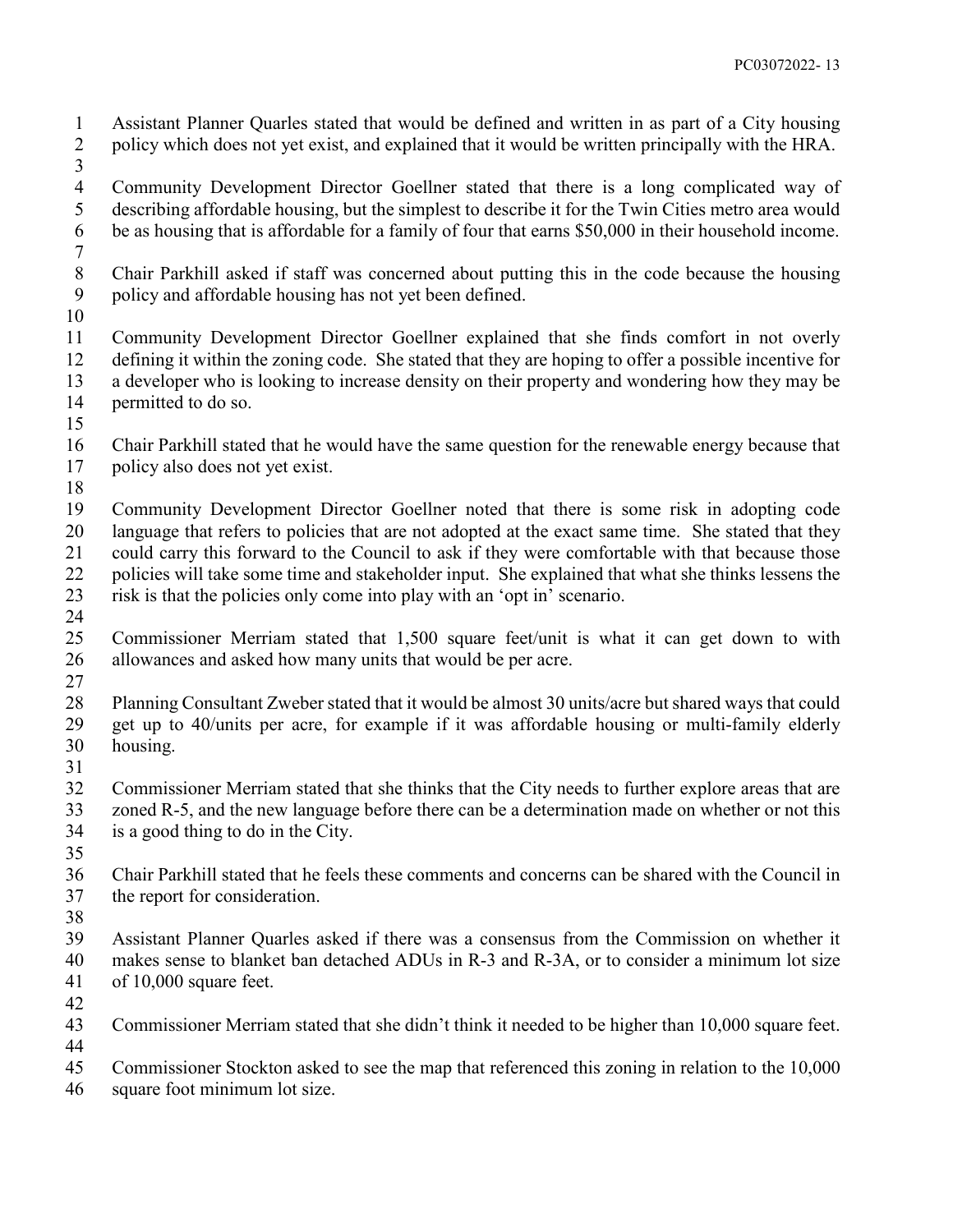Chair Parkhill noted that there are a lot of lots that are smaller than 10,000 square feet that may want to build above their garage. He stated that the question becomes should that be allowed and if so, what happens if the house is a one-story home.

 Commissioner Sorensen reiterated that he would encourage the Council to continue to look at the short-term rental situation because he thinks it could come in to play in this situation. He stated that he is quite familiar with lots under 10,000 square feet and he feels the idea of having two separate parcels on those lots would jeopardize the character of the neighborhood. He stated that he would like to not allow detached ADUs in both of the R-3 districts.

 Commissioner Severson stated that she would agree and would prefer the option of no detached ADUs in R-3 and R-3A while still allowing an attached option.

 Commissioner Merriam asked if they were saying that if someone had a detached garage that they would not want them to be able to build an ADU above the garage even if it was no higher than the house.

Commissioner Severson agreed that was her feeling on that situation.

 Chair Parkhill stated that he comes from a place that has a lot of coach houses and, in his view, they add a lot of character. He stated that he feels they are nice looking and create some density, and noted that as long as there is parking, he does not see it causing problems. He stated that he is not sure having a unit above a garage implies a lack of character. He stated that his concern with 25 feet versus 20 feet is if it is limited to the current height of the house, what would happen if the house is torn down and rebuilt, and whether that meant the garage would also have to be torn

down and rebuilt. He noted that he is not overly concerned about the additional five feet above

- the garage.
- 

 Assistant Planner Quarles asked for Chair Parkhill's opinion on any limitations on ADUs in the R-3 districts.

 Chair Parkhill noted that he was not thinking there would be any restrictions on ADUs in the R-3 districts.

 Commissioner Merriam stated that she feels the lot coverage regulations will solve many of the

issues being raised by the Commission.

 Commissioner Sorensen stated that he believes lot coverage would help but remains concerned about the unintended consequence on lots that are less than 10,000 square feet and the intent in building an ADU on a small lot, because it does change the character of that immediate

neighborhood. He stated that he did not think any of the ADUs in the R-3 districts will be anything

like a coach home would be in R-1 or R-2.

 Commissioner Merriam stated that she understands what he is saying, but she lived in one of those homes on a small lot, and she does not know if they could have even added on because they had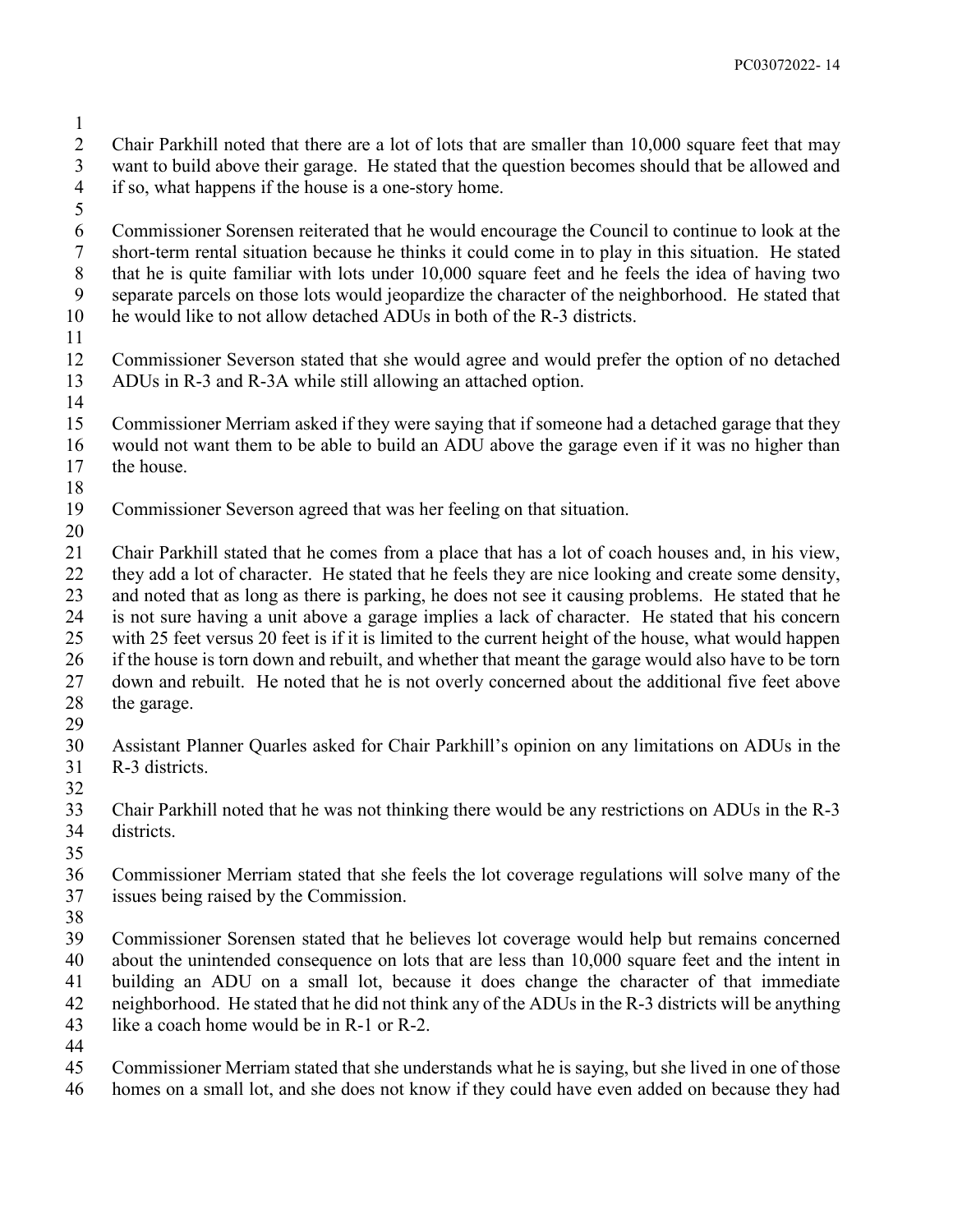already reached their maximum lot coverage. She reiterated that was why she wasn't as concerned about something being built because most of the lots are already maxed out.

- Planning Consultant Zweber reminded the Commission that in R-3 and R-3A, the limit is 30% lot coverage.
- 

 Commissioner Stockton asked if there was a way to understand how many of the lots that have the required 10,000 square feet already, have a separate structure on the lot. She stated that she would also like to know how many properties would be affected if the minimum square footage was raised, for example, to 11,000 square feet.

 Assistant Planner Quarles displayed a map that highlighted which properties in the R-3 which had detached garage, attached, and no garage.

 Commissioner Sorensen stated that it appears that many of the lots who have detached garages are 16 lots that are less than 10,000 square feet.

 Commissioner Severson asked if there was any information on the make-up of the people who lived in an attached ADU versus a detached ADU. She stated that she is assuming that an attached ADU would only have one or possibly two additional people, and a detached structure would perhaps be more likely to be for a family or more people. She stated that her concern on the R-3

- properties is the number of people that could be added to the properties related to parking and overall disruption.
- 

 Assistant Planner Quarles explained that from a cursory search of the State building code and occupancy limitations she does not believe more than two people can share a bedroom. She stated that based on the City's size limitations, she does not envision a lot of multi-bedroom ADUs and 28 thinks they could plan for an average of 2-3 people.

 Community Development Director Goellner noted that she did not think they would be able to find much research on preferences for attached or detached based on the family make-up but believes that the City's ADUs would be for a lot of single living situations.

 Commissioner Severson asked if anything came out of the public meeting that was held on ADUs last week.

 Community Development Director Goellner explained that the majority of the people present at the meeting were interested in doing an ADU.

- 
- Chair Parkhill stated that there has not really been a consensus of the Commission but they have

given staff a lot of feedback and suggested moving the conversation onto the height restrictions.

- 
- Planning Consultant Zweber noted that he had taken a lot of notes on all comments but didn't
- record Commissioner Stockton's view on detached ADUs.
-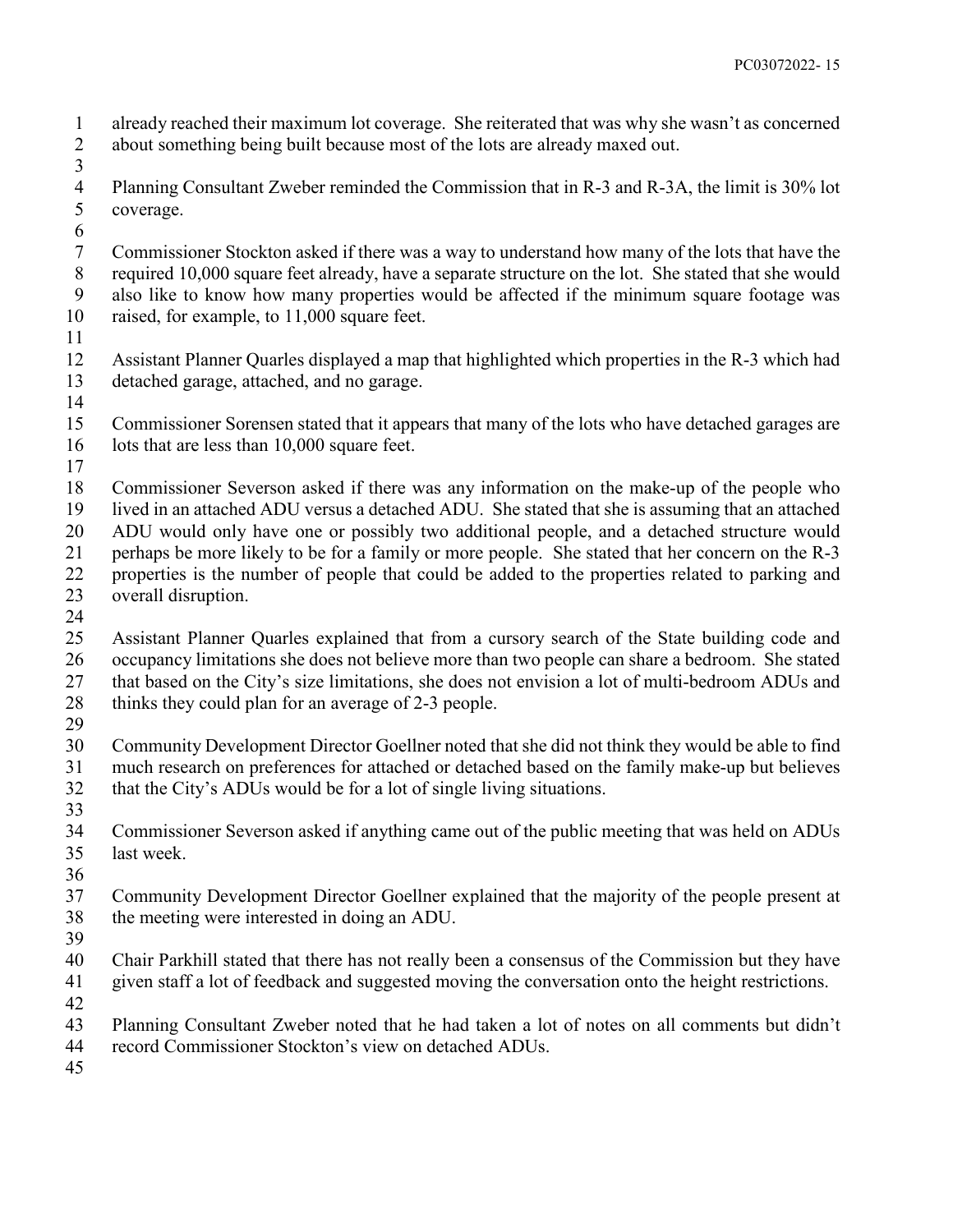Commissioner Stockton explained that she was still on the fence regarding this issue. She explained that on one hand she can see that there is a benefit to these structures, but on the other hand, she is concerned about the impact to the neighborhood overall. She stated that it is hard to envision which was why she made the suggestion to perhaps push the limit up to 11,000 square feet because that will change it a bit and break it up so there is less availability.

- 
- Commissioner Merriam stated that she does not want to see an ADU as a rental unit, such as having an Airbnb on the property because she feels that is an inappropriate use.
- 
- Chair Parkhill asked why the City couldn't just say no VRBO or Airbnb's for the ADUs so they are not rented nightly.
- 

 Community Development Director Goellner stated that what they know from other communities that have decided to allow these, it is preparing the City for a future trend of more people living alone. She explained that this is an attempt at providing more options for people to live alone at an affordable rate but noted that staff does not believe there will be a large influx of permits for this type of thing, because it is a big financial investment. She stated that they could bring forward a recommendation that the Commission is comfortable with detached ADUs, but not in a short-term rental capacity.

 Assistant Planner Quarles stated that the short-term rental situation may become more of a problem once they get into the second generation of ownership with ADUs after there have been one or two house sales. She explained that it would take someone a long time to make their investment money back utilizing the short-term rental income. She stated that she does not see detached ADUs being a huge use in the City.

 Chair Parkhill noted that theoretically you could make more with the nightly rentals than with monthly rentals, especially in the summer months. He stated that good feedback to give the Council is that the Commission's biggest concern with the ADUs is the VRBO potential because that could disrupt people quickly with transient, nightly renters.

 There was a consensus of the Commission to bring forward a minimum lot size of 10,000 square feet for an ADU. 

 City Attorney Schelzel stated that staff will attempt to address all of their comments and incorporate the consensus as they have been directed into the draft report and recommendation, and that proposed amendment will move on to Council.

 There being no further discussion, Chair Parkhill asked for a motion on the application. 

- **b)** Commissioner Merriam made a motion, seconded by Commissioner Sorensen, to direct staff to prepare a draft Planning Commission Report and Recommendation with appropriate findings reflecting a recommendation of approval for Zoning Ordinance text amendments for residential and commercial zoning, for review and adoption at an upcoming Planning Commission meeting.
-